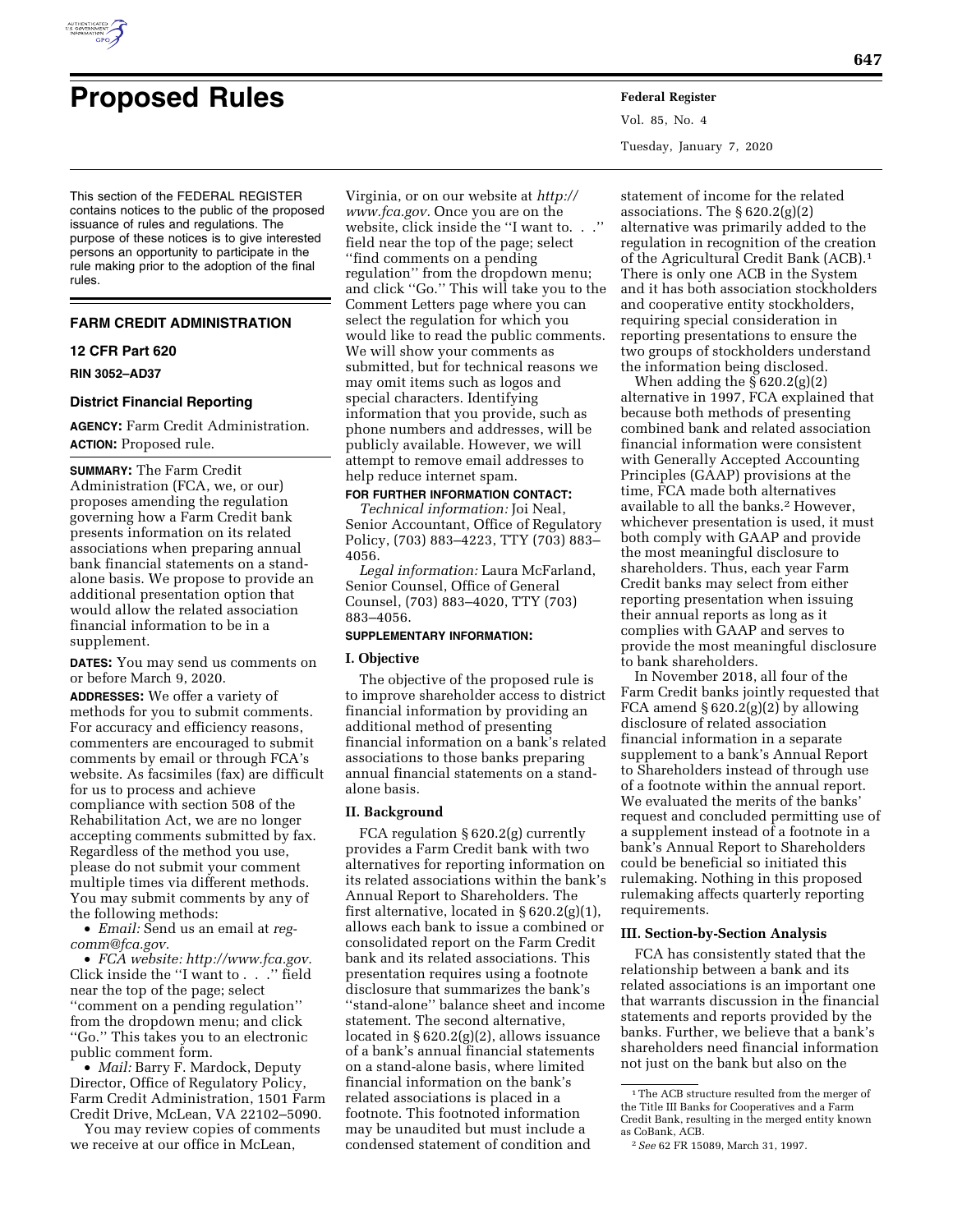bank's related associations to properly evaluate the operations and financial position of the district which the bank funds.

### *A. Use of a Supplement When Issuing Bank-Only Annual Financial Statements*

We propose revising § 620.2(g)(2) to allow a Farm Credit bank to use either a footnote or a supplement to provide financial information on its related associations when preparing the bank's annual financial statements on a standalone basis. Specifically, we propose adding regulatory language to § 620.2(g)(2) that would allow Farm Credit banks issuing the bank's financial statements on a stand-alone basis within its Annual Report to Shareholders to provide financial information on their related associations either through footnote or a supplement if such a presentation is both allowable under GAAP and serves as the most meaningful disclosure presentation for the bank's shareholders. We believe permitting use of a supplement could facilitate shareholders locating and understanding district information. However, to preserve flexibility in how the annual report of a bank is presented, we are not proposing to remove the existing method of reporting information on a bank's related associations within a footnote.

As proposed, all information provided through use of either a footnote or a supplement would still be considered part of the bank's annual report and therefore subject to the same accuracy, distribution, and internal control requirements of the annual report itself. We are proposing language specifying this to ensure the use of a supplement is not considered a separate, financial report. Further, we are specifically proposing that if a supplement presentation is used, it be distributed along with the bank's annual report. We do not believe allowing separate distribution of the supplement would achieve the stated purpose of facilitating shareholder comprehension of the financial condition of the bank and its district operations, including those of its related associations. All the financial information needs to be available to shareholders at the same time to accomplish that goal. Also, we believe the proposed requirement to have the supplement distributed along with the annual report information that it addresses will have little financial consequence to the bank's annual report distribution costs. A Farm Credit bank using the § 620.2(g)(2) presentation method is allowed under FCA regulation § 620.4(b)(1) to distribute its

annual report exclusively through website postings, absent a significant event posing a material effect on the bank's related associations.3

We also propose that if a supplement is used that the supplement be referenced within the body of the bank's annual report. We propose requiring a reference to the supplement within the annual report to ensure shareholders know where the additional information is available. We believe this proposed requirement is in keeping with recognizing the supplement is a part of the annual report and, just as the report would direct the reader to a footnote or appendix, it should direct the reader to the supplement.

### *B. Reporting District Information When Issuing Bank-Only Annual Financial Statements*

We propose adding language to § 620.2(g)(2) that the summary financial information on associations included as part of the bank's annual report be presented on a combined basis with the bank's information. FCA believes that shareholder and investors use the combined financial information to evaluate the operations and financial position of the district. Proposed changes to § 620.2(g)(2) would facilitate this use by requiring combined financial information of each bank and its related associations. Although the supplemental district information required by  $\S 620.2(g)(2)$  is not a full set of financial statements, we believe the proposed condensed statements will provide information that is meaningful to stakeholders and investors, without providing the extensive detail captured in the Systemwide audited reports.

We are also proposing language to clarify that the current  $\S 620.2(g)(2)$ option for banks to issue the related associations' financial information on an unaudited basis extends to all the financial information provided for the related associations, whether in a footnote or the proposed supplement. Currently, some may believe only the condensed statements of income and condition named in the rule text may be unaudited. It is our intent that the proposed language removes any perceived ambiguities in the existing rule text of § 620.2(g)(2) regarding which information may be unaudited. This clarification would not affect the existing requirement that the footnote or the proposed supplement disclose the basis of presentation if different from the presentation of the bank-only annual financial statements.

Additionally, we propose amending the  $\S 620.2(g)(2)$  regulatory text to emphasize that the financial information provided by a bank on its related associations (when preparing annual bank financial statements on a stand-alone basis) is not limited to the named condensed statements of income and condition. We propose this change because we believe additional information is, and should be, provided as part of the bank's annual report. Examples of district information that we would expect to see in either the footnote or proposed supplement of a bank's annual report include, but are not limited to, the following:

• The nature of business relationships between System entities within the bank's district;

• Summary of District financial information for the preceding three years;

• Summary of district loan portfolio, discussing concentration risks and significant changes in credit quality, nonperforming assets, past due loans, loan loss allowance and reserves, and loan aging analysis within the district as compared to previous years.

• A description of combined association investments;

• Districtwide capital levels and regulatory ratios;

• Summary of key districtwide income statement line items and profitability measures; and

• A description of any qualified and nonqualified districtwide defined pension plan(s), including each plan's current funding status, accrued benefit obligation and projected benefit obligation, and key actuarial assumptions.

We believe the proposed change, along with the above list of items, will provide meaningful transparency on the financial condition of each Farm Credit District.

# **IV. Regulatory Flexibility Act**

Pursuant to section 605(b) of the Regulatory Flexibility Act (5 U.S.C. 601 *et seq.*), FCA hereby certifies that the proposed rule would not have a significant economic impact on a substantial number of small entities. Each of the banks in the System, considered together with its related associations, has assets and annual income in excess of the amounts that would qualify them as small entities. Therefore, System institutions are not ''small entities'' as defined in the Regulatory Flexibility Act.

<sup>3</sup>*See* 66 FR 14299, dated March 12, 2001.